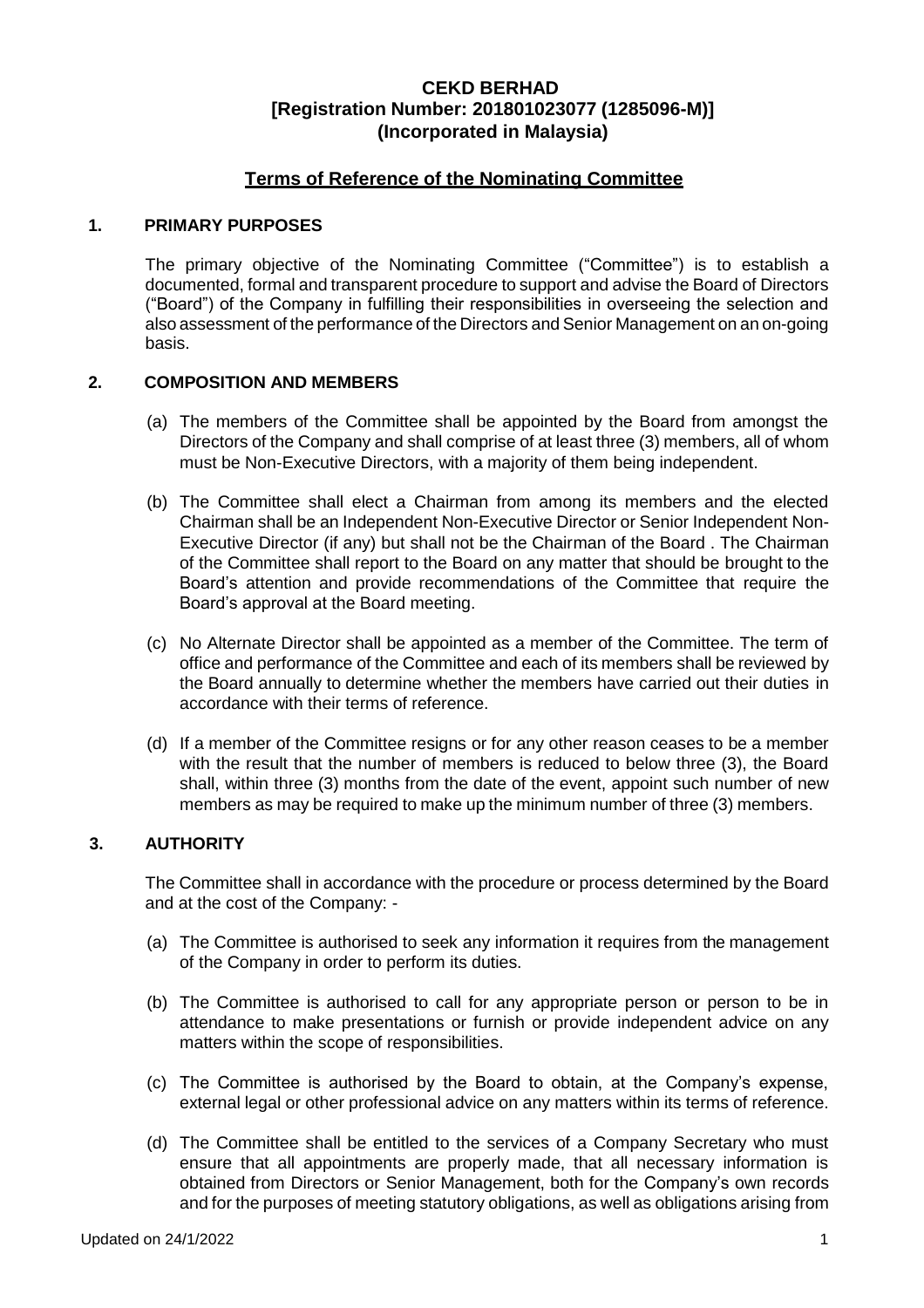# **Terms of Reference of the Nominating Committee**

the ACE Market Listing Requirements of the Bursa Malaysia Securities Berhad ("Listing Requirements") or other regulatory requirements.

- (e) The Committee shall be entitled to use a variety of approaches and independent sources to ensure that it is able to identify the suitable qualified candidates. This may include sourcing from a Directors' Registry and open advertisements or the use of independent search firms, if so required. The Company is discouraged from appointing an active politician as a director on its Board.
- (f) The Committee may engage an independent expert to conduct the evaluation on the effectiveness of the Board, its committees and individual directors, if deem necessary.
- (g) If the selection of candidates was solely based on recommendations made by the existing board members, management or major shareholders, the Committee should explain why these source(s) suffice and other sources were not used.

All the recommendations of the Committee are subject to the approval of the Board of the Company.

#### **4. DUTIES AND RESPONSIBILITIES**

In fulfilling its primary objectives, the Committee shall undertake, amongst others, the following duties and responsibilities:-

- (a) To establish an appropriate selection criteria and processes, recruitment process and to recommend to the Board, candidates for all directorships of the Company and members of the relevant Board Committees;
- (b) When identifying a candidate for directorship, aside from recommendation by the existing Board members, management or major shareholders, the Committee shall utilise independent sources or any other sources to identify the suitable qualified candidate;
- (c) To ensure sufficient diversity and independence in the Board in order to achieve greater depth and breadth in the decision making process;
- (d) The Chairman of the Nominating Committee shall lead the succession planning and appointment of members of the Board and oversee the development of a diverse pipeline for the Board and management succession, including the future Chairmam and the Managing Director.
- (e) To establish the mechanisms for the formal assessment on an annual basis on the effectiveness of the Board as a whole, the effectiveness of each Directors; the effectiveness of the Board of Committees; the performance of the Directors of the Company and the need to bring new skills and perspective to the Board. Performance evaluations of the Board and Senior Management include a review of the performance of the Board and Senior Management in addressing the Company's material sustainability risks and opportunities. The annual assessment to be conducted would be based on objective performance criteria, diversity in skills, gender, new skills and perspective to the boardroom as approved by the Board from time to time;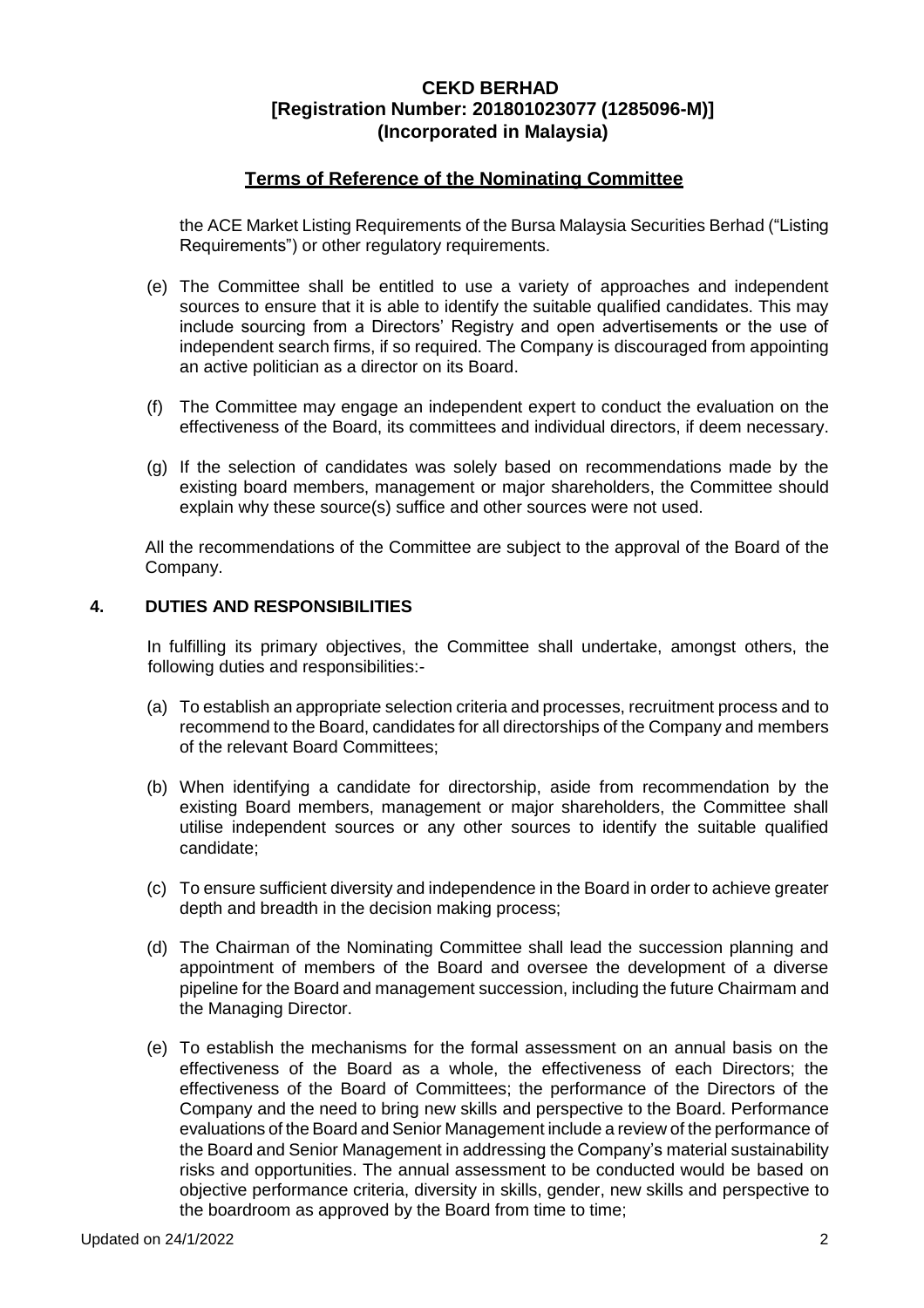# **Terms of Reference of the Nominating Committee**

- (f) To utilise the annual evaluation forms duly approved by the Board to assess the effectiveness of the Board, the Board Committees and the contribution and performance of each individual Director and the Chairman. Below is the annual evaluation process: -
	- (i) The Chairman of the Nominating Committee shall lead and oversee the annual evaluation which involves Directors completing the annual evaluation forms, covering the Board and Board Committees processes and, the effectiveness and contribution of the Chairman, each of the Directors to the Board and Board Committees.
	- (ii) Review the findings and provide recommendations to the Board for further review and proposed actions.
	- (iii) Ensure that the deliberations on the findings of the annual evaluation forms areduly recorded at the meetings of the Nominating Committee and the Board.
	- (iv) The annual evaluation forms exercise will include the Directors' feedback on areas which affect the performance of the Board which, amongst others, include the following: -
		- (1) Board mix and composition;
		- (2) Board's relationship with the management;
		- (3) Quality of information and decision making;
		- (4) Boardroom activities;
		- (5) Board Committees Evaluation; and
		- (6) Forward looking considerations to map the Company's future strategies.
	- (v) To disclose the annual evaluation methodology and results in the Corporate Governance Report of the Company.
- (g) To review on annual basis, the meeting attendance of the Directors at the Board and/or Board Committee(s) Meetings and sufficiency of the time commitment of the Directors in discharging their roles and responsibilities in the Company;
- (h) The term of office and performance of the Committee and each of its members shall be reviewed annually to determine whether the Committee and members have carried out their duties in accordance with the terms of reference;
- (i) To assess the Independent Non-Executive Directors independence and ability to discharge their responsibilities or functions and exercise of the independent judgment or the ability to act in the best interest of the Company;
- (j) To review on an annual basis, the length of service of each Independent Non- Executive Director. The tenure of each Independent Non-Executive Director shall not exceed a term limit of nine (9) years. For Independent Director whose cumulative tenure has exceeded nine (9) years, to review his independence and if deemed appropriate for continuance in the office, to provide justification to the Board for consideration and seek annual shareholders' approval through a two-tier voting process;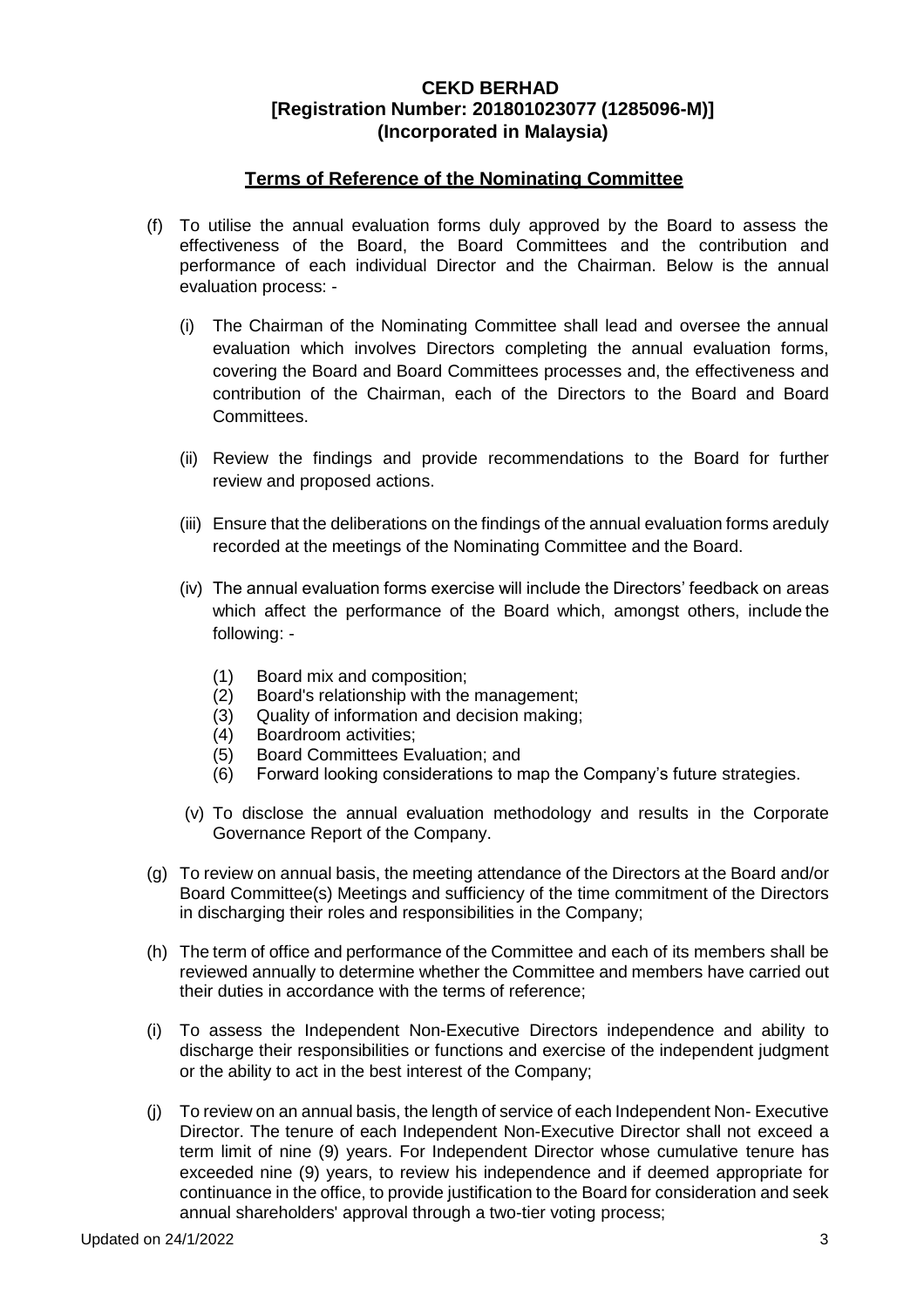# **Terms of Reference of the Nominating Committee**

- (k) To review the requirements or criteria to be used in the annual assessment of Directors and Senior Management from time to time in ensuring the Board is of an effective composition, size, and commitment to adequate discharge its responsibilities and duties;
- (l) To review from time to time the requirements or criteria to be used in the annual review of the diversity and required mix of skills gender diversity and experience and other qualities, including core competencies which Directors and Senior Management should have;
- (m) To review from time to time the requirements or criteria to be used in the annual assessment as to ascertain the Independent Non-Executive Director is conform to the definition under the Listing Requirements and any other regulations;
- (n) To develop and continually review an appropriate framework and oversee the succession planning for the Chairman, the Board, including the Managing Director, Executive Directors, and Senior Management;
- (o) To ensure that the composition of the Board is refreshed periodically. To review the tenure of each Director and annual re-election of a Director should be contingent on satisfactory evaluation of the Director's performance and contribution to the Board and to consider and recommend to the Board concerning the re-election/re- appointment of Director to the Board pursuant to the provisions in the Company's Constitution;
- (p) To ensure that orientation and education programmes are provided for new members of the Board and to review on an ongoing basis, the training programmes attended by the Directors and to identify or recommend the training needs for the Directors;
- (q) To assist the Board to assess and evaluate circumstances where the Director's involvement outside the Group may give rise to a potential conflict of interest with the Group's businesses, upon receiving the declaration of the same. After deliberation with the Committee, to recommend to the Board the necessary actions to be taken in the circumstances where there is a conflict of interest. To ensure that the individual candidate standing for election should be transparent and make the necessary declaration of the potential conflict of interest to the Board and shareholders;
- (r) To provide shareholders of the Company the information they require to make an informed decision on the appointment and/or re-appointment of a Director. The information should be included in the notes accompanying the notice of the general meeting.
- (s) To act in line with the direction of the Board;
- (t) To report and summarise its activities for the year in compliance with the Malaysian Code on Corporate Governance, Listing Requirements and any relevant regulations. The report can be incorporated into the Corporate Governance Statement in the Annual Report or included as a separate report; and
- (u) To carry out such other functions or assignments as may be delegated by the Board from time to time within the scope of the Nominating Committee.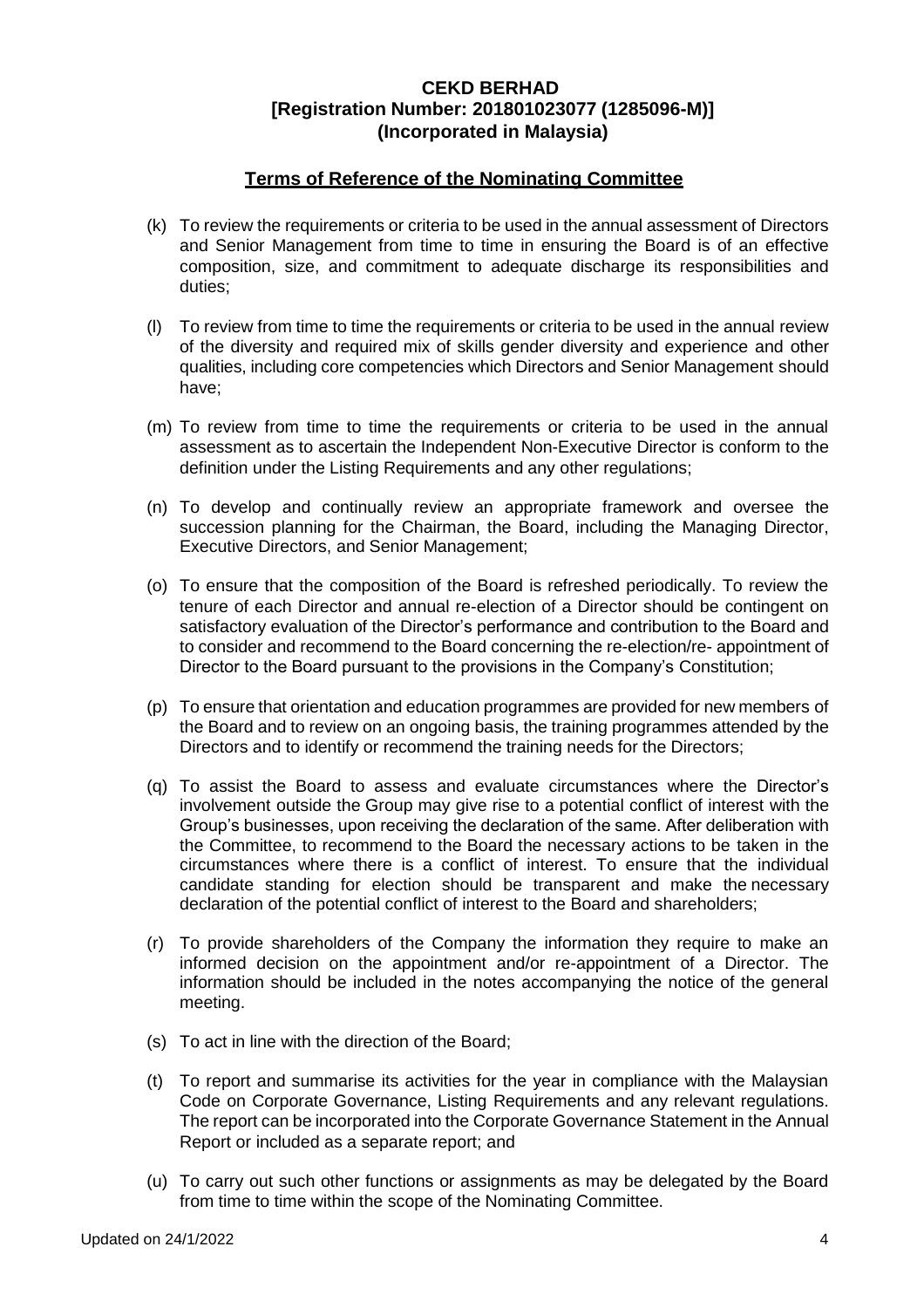# **Terms of Reference of the Nominating Committee**

## **5. MEETINGS OF THE COMMITTEE**

- (a) The Committee shall meet together at least once a year or more frequently as deemed necessary.
- (b) In the event the elected Chairman is not able to attend a meeting, a member of the Committee shall be nominated as Chairman for the meeting. The nominated Chairman shall be an Independent Non-Executive Director.
- (c) Any question arising at any meeting of the Committee shall be decided by a majorityof votes, each member of the Committee has one (1) vote and a determination by a majority of the members of the Committee shall for all purposes be deemed a determination of the members of the Committee.
- (d) The Committee may participate in a meeting of the Committee by means of conference telephone, conference videophone or any similar or other communication equipment of which all persons participating in the meeting can hear each other. Such participation in a meeting shall constitute presence in person at such meeting.
- (e) A resolution in writing signed or approved by facsimile, letter, telegram, telex or telefax or other written electronic communications by a majority of the members of the Committee and who are sufficient to form a quorum, shall be as valid and effectual as if it had been passed at a meeting of the Committee duly called and constituted.

All such resolutions shall be described "Committee Members' Resolutions in Writing" and shall be forwarded or otherwise delivered to the Secretary without delay, and shall be recorded by the Secretary in the Company's minute book. Any such resolution may consist of several documents in like form, each signed by one (1) or more Committee members.

### **6. QUORUM**

The quorum for a meeting of the Committee shall consist of not less than two (2) members; majority of members present must be Independent Non-Executive Directors.

# **7. NOTICE OF MEETINGS**

Unless otherwise agreed, a notice of each meeting confirming the venue, time and date, together with an agenda of items to be discussed, shall be forwarded to each member of the Committee and any other person required to attend, no later than seven (7) days before the date of the meeting, except in the case of an emergency, where reasonable notice of every Committee meeting shall be given in writing or obtain a waiver of notice period from the members of the Committee. Supporting papers shall be sent to committee members and to other attendees as appropriate, at the same time or such other period as the members may agree.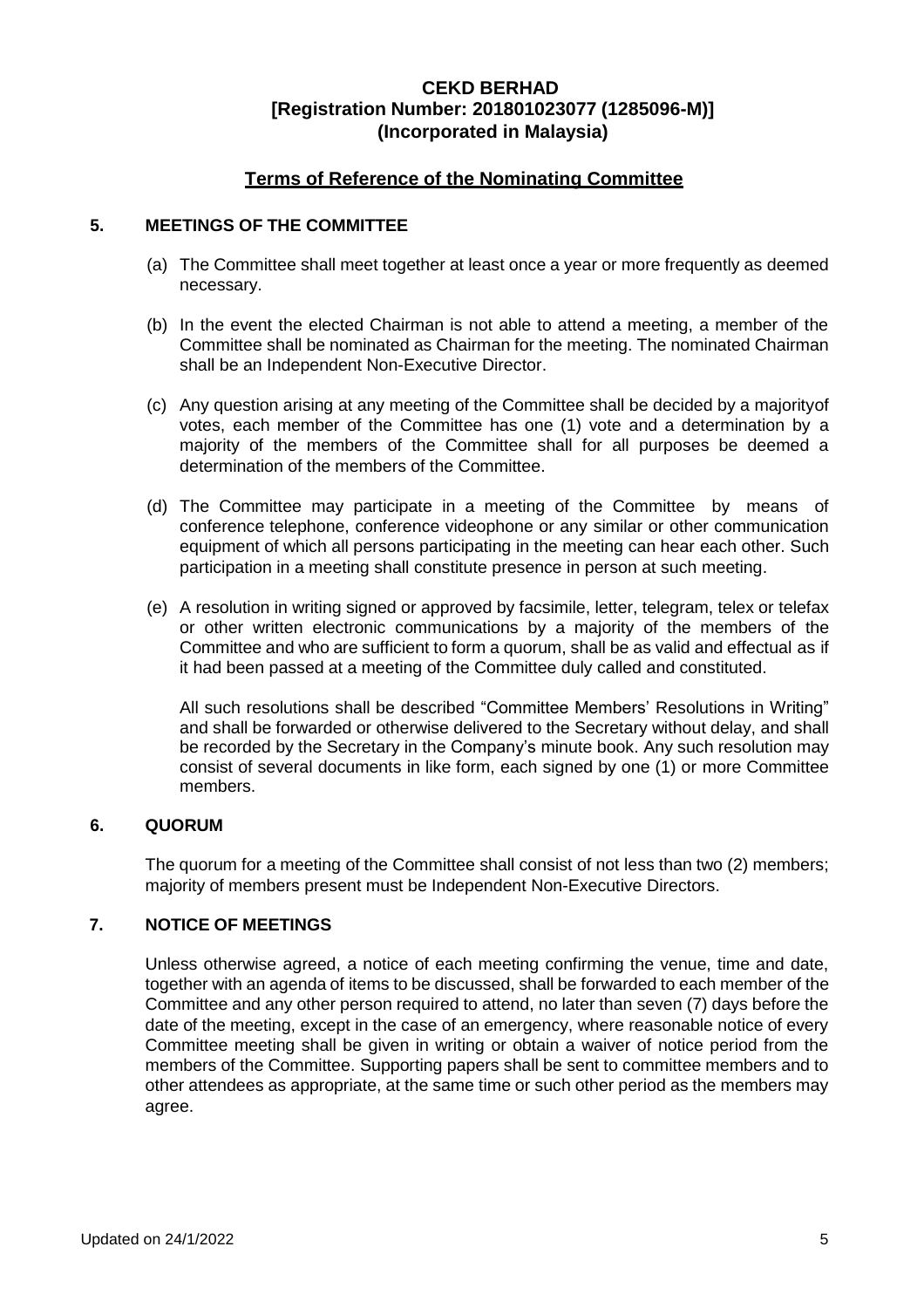# **Terms of Reference of the Nominating Committee**

### **8. SECRETARY AND MINUTES**

- (a) The Company Secretary or any members of the Committee shall be the Secretary of the Committee.
- (b) The Secretary to the Committee shall be responsible, in conjunction with the Chairman of the Committee, for drawing up the agenda and other supporting explanatory documentation for circulation to the members of the Committee prior to each meeting.
- (c) The Secretary to the Committee will also be responsible for keeping the minutes of the meetings of the Committee, and circulating them to members of the Committee and to other members of the Board.
- (d) The Secretary to the Committee shall ensure that the minutes are properly kept and produced for inspection if required.

### **9. DIVERSITY FOR THE BOARD AND SENIOR MANAGEMENT**

The Committee recognises that diversity for the Board and Senior Management is an essential element contributing to the sustainable development of the Group and shall not discriminate on the basis of ethnicity, age, gender, nationality, political affiliation, religious affiliation, marital status, education background or physical ability. The Board supports the participation of women on the Board and Senior Management. This includes at least 30% women Directors in the Board composition.

In making a recommendation of suitable candidates, the Committee shall consider the following: -

- Qualifications:
- Skills and competence;
- Age;
- Merits;
- Functional knowledge;
- Experience;
- Character;
- Boardroom diversity including gender diversity;
- Cultural background;
- Declaration of interest and potential conflict of interest;
- Integrity and professionalism;
- Time commitment; and
- In the case of candidates for the position of Independent Directors, whether the test of independence under the Listing Requirements is satisfied.

The Company's policy on gender diversity for the Board and Senior Management shall be disclosed in its annual report.